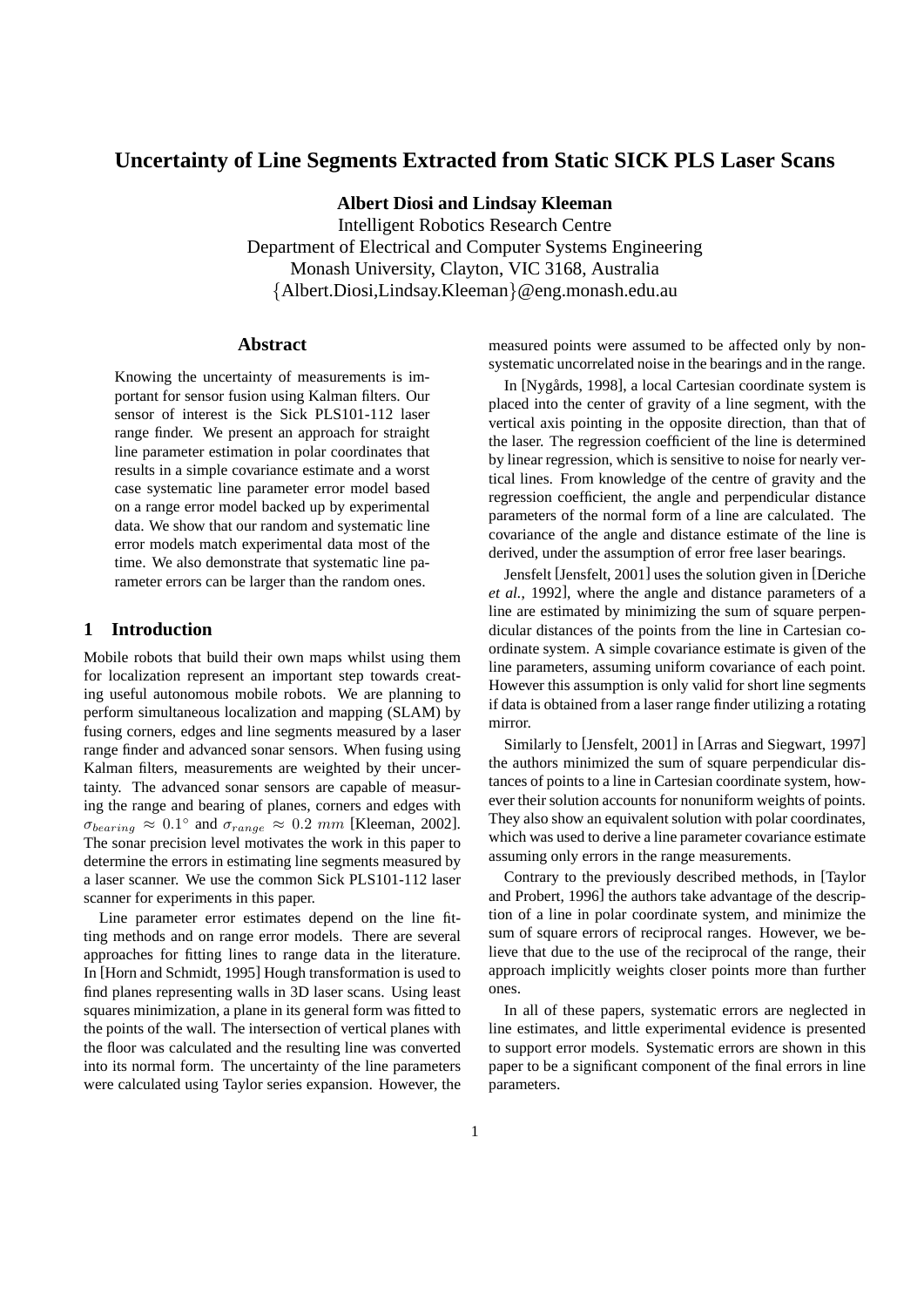One of the sources of systematic errors in line parameter estimates are systematic errors in the range measurements. In the literature there are papers on laser range finder characterization covering Amplitude and Frequency Modulated Continuous Wave and time-of-flight (TOF) lasers. This paper concentrates on TOF lasers such as the PLS itself. In [Reina and Gonzales, 1997] and [Ye and Borenstein, 2002]) the authors investigate the accuracy of a laser range finder from Schwartz Electro-optics Inc., and a Sick LMS 200. They found that systematic errors in range changed with the time of operation, the reflectivity of the surface, and the incidence angle of laser beam and target surface. In [Reina and Gonzales, 1997] a scale factor error is reported.

In practice, uncertainty in the exact location of the laser with respect to the robot can contribute to the error in the laser measurements as well. The problem of calibrating the lasers position with respect to the robots frame of reference is addressed in [Krotkov, 1990].

The paper is organized as follows. Firstly an approach for line parameter estimation straight in polar coordinates is presented that enables a simple line parameter covariance estimation. We also investigate how systematic range error types influence systematic line errors. Our range error models are validated with experimental data. Finally experimental validation of our systematic and random line parameter error model is presented.

### **2 Line Error Models**

A suitable line representation is described by the following equation in a Cartesian coordinate system  $(X, Y)$ :

$$
x\cos\alpha + y\sin\alpha = d\tag{1}
$$

where  $\alpha$  is the angle between the X axis and the normal of the line, and  $d \geq 0$  is the perpendicular distance of the line to the origin. However, x and y are a function of the angle of the laser beam  $(\phi)$  and the measured range  $(r)$ . Therefore it is often more convenient to work with a line in the laser range finder's polar coordinate system  $(\Phi, R)$ , where a line is represented as:

$$
r = \frac{d}{\cos(\alpha - \phi)}\tag{2}
$$

#### **2.1 Random Errors**

The estimation of line parameter covariance depends on the line fitting method itself. We have developed an approach for finding  $(\alpha, d)$  with estimated uncertainty directly in the laser scanners polar coordinate system  $(\Phi, R)$ , at the expense of linearization.

If we linearize eq. 2 around  $(\alpha_0, d_0)$ , we get

$$
r_i - r_{0i} \approx \frac{d_0 \sin(\alpha_0 - \phi_i)}{\cos^2(\alpha_0 - \phi_i)} \Delta \alpha + \frac{1}{\cos(\alpha_0 - \phi_i)} \Delta d \quad (3)
$$

This is restated in vector form as

$$
\Delta \mathbf{r} = \mathbf{r}_{\mathbf{m}} - \mathbf{r}_{0} = \mathbf{H}_{0} \Delta \mathbf{b} + \mathbf{R}
$$
 (4)

Where

$$
\mathbf{H_0} = \left[ \begin{array}{cc} \cdots & \cdots \\ \frac{d_0 \sin(\alpha_0 - \phi_i)}{\cos^2(\alpha_0 - \phi_i)} & \frac{1}{\cos(\alpha_0 - \phi_i)} \\ \cdots & \cdots \end{array} \right] \tag{5}
$$

$$
\Delta \mathbf{b} = \left[ \begin{array}{cc} \Delta \alpha & \Delta d \end{array} \right]^T \tag{6}
$$

R is a vector of measurement noise with a covariance matrix  $\sigma_r^2 I$  and  $\mathbf{r}_{\mathbf{m}}$  is a vector containing measured ranges.

Using linear regression [Wetherill, 1986] iteratively on the linearized problem (eq. 4), we can find  $(\alpha, d)$  which minimizes the square sum of range residuals, the following way:

$$
\mathbf{r}_{\mathbf{j}} = \begin{bmatrix} r_{j1} & \dots & r_{ji} & \dots & r_{jn} \end{bmatrix}^{T} =
$$

$$
= \begin{bmatrix} \dots & \frac{d_j}{\cos(\alpha_j - \phi_i)} & \dots \end{bmatrix}^{T} \tag{7}
$$

$$
\mathbf{H}_{\mathbf{j}} = \begin{bmatrix} \dots & \dots \\ \frac{d_j \sin(\alpha_j - \phi_i)}{\cos^2(\alpha_j - \phi_i)} & \frac{1}{\cos(\alpha_j - \phi_i)} \\ \dots & \dots \end{bmatrix}
$$
 (8)

$$
\Delta \mathbf{b} = \left(\mathbf{H}_{\mathbf{j}}^{\mathrm{T}} \mathbf{H}_{\mathbf{j}}\right)^{-1} \mathbf{H}_{\mathbf{j}}^{\mathrm{T}} (\mathbf{r}_{\mathbf{m}} - \mathbf{r}_{\mathbf{j}}) \tag{9}
$$

$$
\left[\begin{array}{c} \alpha_{j+1} \\ d_{j+1} \end{array}\right] = \left[\begin{array}{c} \alpha_j \\ d_j \end{array}\right] + \Delta \mathbf{b} \tag{10}
$$

Eq. 9 yields the least squares estimate, and can be found for example in [Kay, 1993]. By initializing  $r_i$  with  $(\alpha_0, d_0)$  obtained from principal component analysis (PCA), this iterative process converges quickly to values near the PCA estimate. The advantage of the above mentioned approach is that a simple covariance estimate is obtained due to the use of linear regression [Wetherill, 1986]:

$$
cov(\Delta \mathbf{b}) = cov(\alpha, d) = \sigma_r^2 (\mathbf{H}^T \mathbf{H})^{-1}
$$
 (11)

where the noise in the range measurements is assumed to be zero mean white noise with a variance of  $\sigma_r^2$ . However the noise is not always so well behaved as will be seen in results below. The use of eq. 11 also assumes that there is no error in the measurement of  $\phi_i$ .

#### **2.2 Systematic Errors**

When modeling the systematic error of line parameters, we consider the effects of the following systematic range error types: constant bias, bias increasing linearly with distance, bias changing with the incidence angle of target surface and laser beam and bias due to range quantization. In addition we also consider the effect of error contribution from laser plane misalignment. In our approximation, the contributions from all error sources are calculated separately while assuming knowledge of the true line parameters, and assuming no influence from other error sources. The absolute values of line parameter errors are summed up to obtain a worst-case approximation.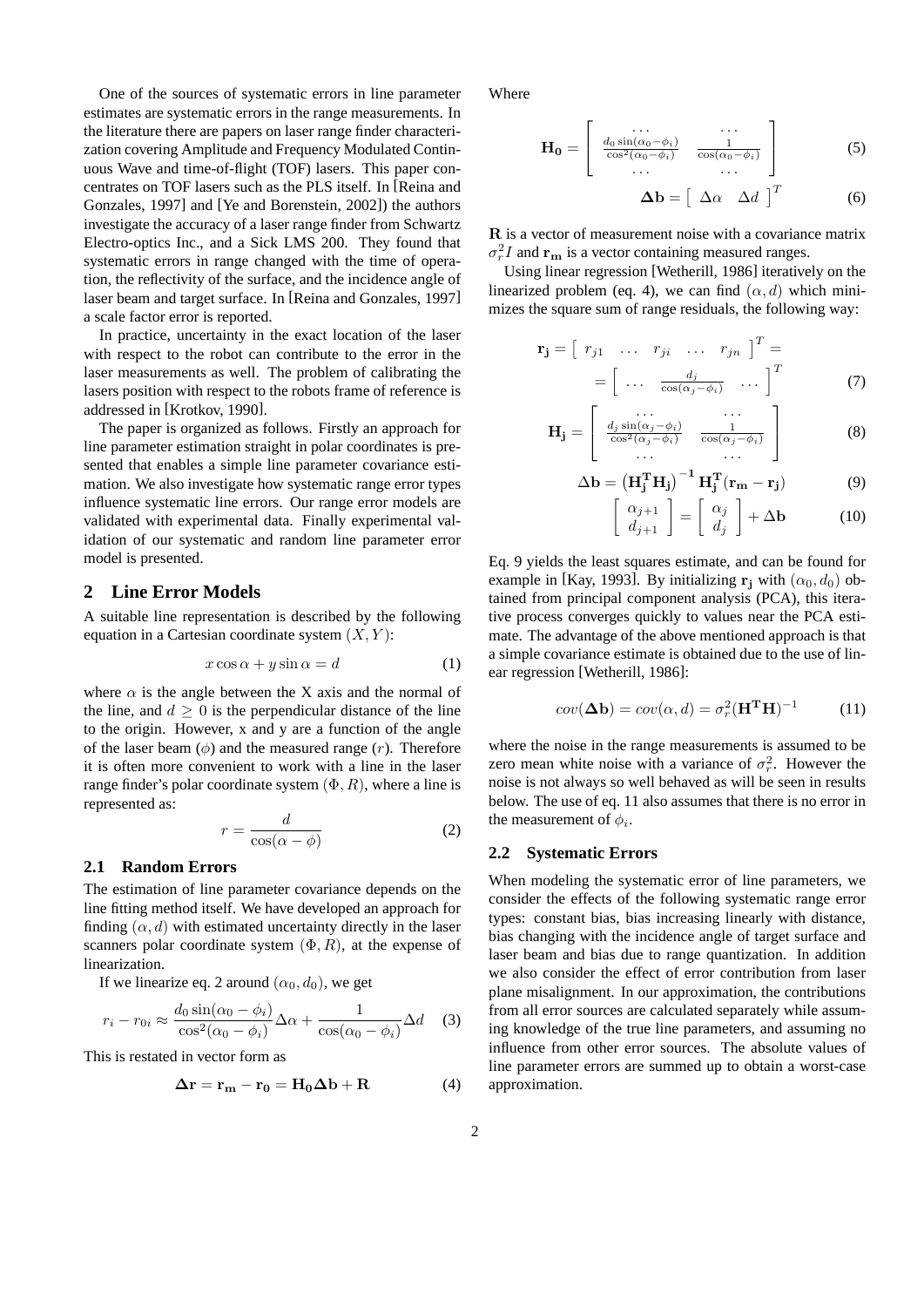#### **Error Estimation Approach**

In most cases the following approach is used in the derivation of our models:

First we estimate the line parameters  $(\alpha, d)$  from the measured bearings and ranges  $(\phi_i, r_i)$ , and assume that they are the true parameters. In order to simplify closed form derivations we normalize the line by shifting the measured bearings by  $\phi_i = \phi_i - \alpha + \frac{\pi}{2}$  so the line becomes horizontal ( $\alpha = \pi/2$ ). Normalization has no effect on the error estimates  $(\Delta \alpha, \Delta d)$ , because this corresponds to a shift only in a polar coordinate system.

In the next step either Cartesian or polar coordinate systems can be used.

Upon choosing the Cartesian coordinate system, we need to calculate what would be measured given the true signal and the modeled systematic error:

$$
r_i = \frac{d}{\cos(\frac{\pi}{2} + \phi_i)} + \Delta r_i = \frac{d}{\sin \phi_i} + \Delta r_i \qquad (12)
$$

After transforming  $(\phi_i, r_i)$  into  $(x_i, y_i)$  we use standard linear regression to find the parameters of a line in point intercept form  $y = kx + q$ :

$$
k = \frac{n\sum x_i y_i - (\sum x_i)(\sum y_i)}{n\sum x_i^2 - (\sum x_i)^2}
$$
 (13)

$$
q = \frac{\sum y_i - k \sum x_i}{n} \tag{14}
$$

Because the true line is horizontal, the error in angle is  $\Delta \alpha \approx$ k and the error in distance is  $\Delta d \approx q - d$ .

However if a polar coordinate system is adopted, we calculate  $(\Delta \alpha, \Delta d)$  using one iteration of the line fitting in polar coordinate system approach modified for horizontal lines and for non-matrix calculations:

$$
\Delta \alpha = \frac{\sum \Delta r_i a_i \sum a_i b_i - \sum \Delta r_i b_i \sum a_i^2}{\left(\sum b_i a_i\right)^2 - \sum b_i^2 \sum a_i^2}\tag{15}
$$

$$
\Delta d = \frac{\sum \Delta r_i b_i \sum a_i b_i - \sum \Delta r_i a_i \sum b_i^2}{\left(\sum b_i a_i\right)^2 - \sum b_i^2 \sum a_i^2}\tag{16}
$$

where  $a_i = \frac{1}{\sin \phi_i}$  and  $b_i = \frac{d \cos \phi_i}{\sin^2 \phi_i}$ .

Finally, derivation of approximate closed form solutions can be facilitated in both coordinate systems by replacing sums with integrals just as:

$$
\sum_{i=1}^{n} \sin \phi_i \approx \frac{n}{\Delta \phi} \int_{\phi_1}^{\phi_n} \sin \phi \, d\phi \tag{17}
$$

where  $\Delta \phi = \phi_n - \phi_1$ . This step can be done if the bearing increments are sufficiently small.

### **Constant Identical Bias**

If we assume that each range reading has a constant bias  $\Delta r = r_b$  then using the error estimation in Cartesian coordinates and linearization, the following approximation of the systematic error is derived in [Diosi and Kleeman, 2003]:

$$
\Delta \alpha \approx -\frac{r_b}{d} \frac{\Delta \phi G + \ln \left| \frac{\sin \phi_n}{\sin \phi_1} \right| (\cos \phi_n - \cos \phi_1)}{\Delta \phi^2 + \Delta \phi (\cot \phi_n - \cot \phi_1) + \ln^2 \left| \frac{\sin \phi_n}{\sin \phi_1} \right|}
$$
(18)

$$
\Delta d \approx \frac{r_b}{\Delta \phi} \left( \cos \phi_1 - \cos \phi_n - \Delta \alpha G - \frac{d \Delta \alpha}{r_b} \ln \left| \frac{\sin \phi_n}{\sin \phi_1} \right| \right) \tag{19}
$$

where  $G = \sin \phi_n - \sin \phi_1$ .

### **Bias Increasing with Range**

Assuming a systematic range error proportional to distance and this error is zero for the closest measured point  $(r_{min})$  of the line segment, then the error in range is:

$$
\Delta r_i = (r_i - r_{min})k \tag{20}
$$

By following the error estimation in polar coordinate system approach, we can derive the following result (see [Diosi and Kleeman, 2003]):

$$
\Delta \alpha = \frac{k}{\sin \phi_{min}} \frac{BD - A \ln \left| \frac{\tan \frac{\phi_n}{2}}{\tan \frac{\phi_1}{2}} \right|}{A^2 - CD}
$$
 (21)

$$
\Delta d = dk \frac{A\left(A - \frac{B}{\sin\phi_{min}}\right) - \left[D - \frac{1}{\sin\phi_{min}}\ln\left|\frac{\tan\frac{\phi_n}{2}}{\tan\frac{\phi_1}{2}}\right|\right]C}{A^2 - CD}
$$
(22)

where  $\phi_{min}$  is the bearing corresponding to  $r_{min}$  and

$$
A = \frac{1}{2\sin^2\phi_1} - \frac{1}{2\sin^2\phi_n}, \quad B = \frac{1}{\sin\phi_1} - \frac{1}{\sin\phi_n}
$$

$$
C = \frac{1}{3} \left( \cot^3\phi_1 - \cot^3\phi_n \right), \quad D = \cot\phi_1 - \cot\phi_n
$$

#### **Bias Changing with Incidence Angle**

Assuming systematic range measurement errors which depend on the angle  $\beta$  between the laser beam and the target surface normal as follows:

$$
\Delta r_i = w|\tan \beta_i| \tag{23}
$$

then for a normalized line we can describe the range error as:

$$
\Delta r_i = w |\cot \phi_i| = ws_i \cot \phi_i \tag{24}
$$

Where  $s_i = sign(\cot \phi_i)$ .

Using the error estimation approach in polar coordinates derives the following result (see [Diosi and Kleeman, 2003]):

$$
\Delta \alpha = \frac{ws}{d} \frac{EA - FD}{A^2 - \frac{1}{3} (\cot^3 \phi_1 - \cot^3 \phi_n) D}
$$
(25)

$$
\Delta d = ws \frac{FA - EC}{A^2 - \frac{1}{3}(\cot^3 \phi_1 - \cot^3 \phi_n)D}
$$
(26)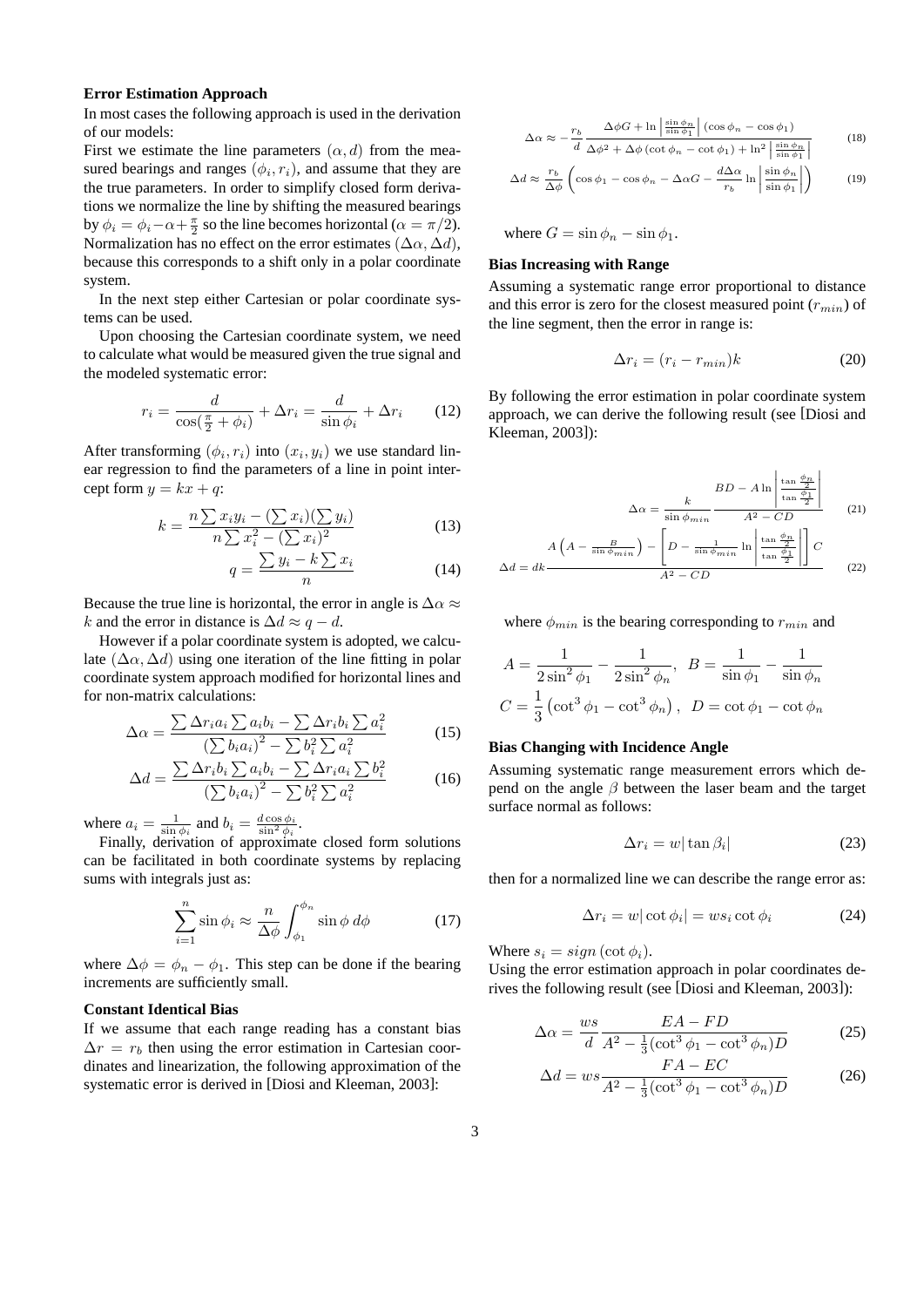where

$$
E = -(t+1) + \frac{1}{\sin \phi_1} + \frac{t}{\sin \phi_n}
$$
 (27)  

$$
F = \frac{\cos \phi_1}{2 \sin^2 \phi_1} + t \frac{\cos \phi_n}{2 \sin^2 \phi_n} + \frac{1}{2} \ln \left| \frac{\tan \frac{\phi_1}{2}}{\left(\tan \frac{\phi_n}{2}\right)^{-t}} \right|
$$
 (28)

and  $s = 1, t = 1$  for  $\phi_1 \le \pi/2 \le \phi_n$ ;  $s = 1, t = -1$  for  $\phi_1, \phi_n \le \pi/2$  and  $s = -1$ ,  $t = -1$  for  $\phi_1, \phi_n \ge \pi/2$ .

### **Quantization Bias**

Assume that the mean quantization error in range measurements can be described by:

$$
\Delta r_i = b \sin \left( \left( r_i' - Q(r_i') \right) \frac{2\pi}{q_r} \right) \tag{29}
$$

where b is a constant depending on the range quantization step  $q_r$  and the random noise entering the quantizer,  $r_i$  is the true range and  $Q(r_i')$  represents the quantized  $r_i'$ . Unfortunately we can not calculate the errors in the line parameters directly, because  $r_i'$  is unknown. However, if we assume that our estimated range  $r_i$  differs from  $r'_i$  only by a constant, which causes a phase shift  $\epsilon$  in eq. 29, then we are able to estimate the maximum possible line parameter error, by varying  $\epsilon$ . We can rewrite eq. 29 as:

$$
\Delta r_i = b \sin(\delta_i + \epsilon) \tag{30}
$$

where  $\delta_i = (r_i - Q(r_i)) \frac{2\pi}{q_r}$ . By substituting eq. 30 into eq. 15 and solving  $\frac{\partial \Delta \alpha}{\partial \epsilon} = 0$ , we can find  $\epsilon$  at which the angle error reaches an extreme:

$$
\epsilon_m = \operatorname{atan} \frac{\sum a_i b_i \sum a_i \cos \delta_i - \sum a_i^2 \sum b_i \cos \delta_i}{\sum a_i b_i \sum a_i \sin \delta_i - \sum a_i^2 \sum b_i \sin \delta_i} \tag{31}
$$

Note, that when evaluating eq. 31, the laser bearings have to be normalized per se. To find out the extreme of the angle error, we need to substitute  $\epsilon_m$  back into eq. 30, and then substitute  $\Delta r_i$  into eq. 15. Using an analogous procedure, an extreme of  $\Delta d$  can be also found.

A closed form solution is difficult since  $Q(r)$  is a step-like function that makes integration intractable.

#### **Laser Plane Misalignment**

We found that in certain circumstances caused by for example non-equal tire pressures of the robot or faulty caster wheel design, the laser plane may not always be parallel with the floor. By the use of homogeneous transformation and assuming walls perpendicular with the floor, we have derived a formula (see [Diosi and Kleeman, 2003]) describing the line parameter error due to the mentioned error source, and found the errors induced by this source can be neglected.



Figure 1: SICK PLS101-112 laser range finder.

### **3 Laser Error Models**

### **3.1 Description of the Sick PLS Laser Scanner**

The laser scanner mounted on our robot is a Sick PLS 101- 112 (see fig. 1). Even if the PLS series is not the latest, it probably still belongs to the most commonly used laser scanners in mobile robotics.

A rotating mirror inside the PLS sensor deflects an infrared laser beam in the range from  $0^{\circ}$  to  $180^{\circ}$  [GmbH, ]. Distance is determined by measuring the time of flight of the emitted laser pulses. The resolution of the sensor is 5 cm in the distance, and maximally  $0.5^{\circ}$  in the angles. The worst case error according to [GmbH, ] is 94 mm at the distance of 2 m and 131 mm at 4 m. One  $180^\circ$  scan takes 40 ms to complete. The maximum range of the sensor is 50 m. Measurements from the sensor are transmitted to a PC through a serial line.

The patent [Wetteborn, 1993] of the Deutches Patent Amt describes the operation of a laser range finder, which is very similar to the PLS. Therefore we assume, that the PLS and the patent [Wetteborn, 1993] are related. The laser range finder described in [Wetteborn, 1993] works the following way: A laser source sends out a pulse of 3.5 ns duration and a counter of 330 ps resolution is started. The 330 ps time resolution results in 5 cm distance resolution. The returned pulse is detected by a photo receiver. The output from the receiver is fed into a comparator. When the received signal is 7 times larger than the average noise level of the photo receiver, the output of the comparator stops the counter. Comparing the output of the photo receiver with multiples of the average noise level helps keep false detection rate low.

Returning light pulses with different light intensities generate signals on the photo detector with different rise times. In an example from [Wetteborn, 1993], the change in the rise time generates a 20 cm error in the range measurement. To correct for this error, a peak detector consisting of ECL comparators is employed to discriminate between 6 levels. The output of the peak detector is fed into a microprocessor, where the time of flight is compensated for the rise time error. However as shown below, the 6 level resolution results in easily detectable errors.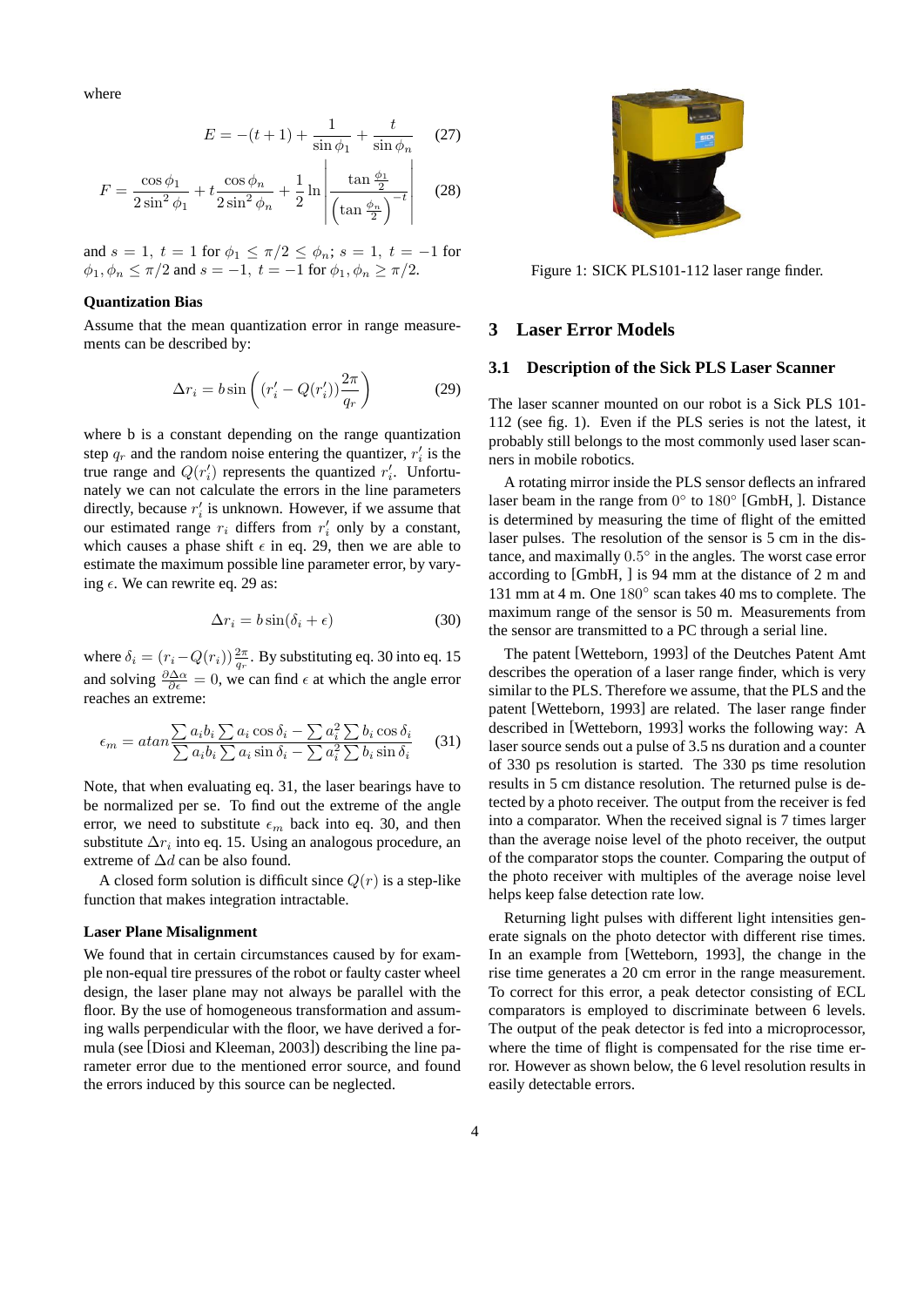### **3.2 Range Errors**

We propose that the range errors of the PLS can be related to four main sources: errors due to varying returned signal strengths, errors due to change in the electrical properties of the lasers components with temperature, random electrical noise in the receiver electronics and the measurement of time of flight with finite resolution which has the same effect as a truncating quantizer. Therefore the range error of the PLS is described locally, i.e. for short line segments with uniform surface properties and with the shortest range of  $r_{min}$  as:

$$
\Delta r \approx r_b + k(r' - r_{min}) + w \left| \tan \beta \right| +
$$

$$
+ b \sin((r' - Q(r')) \frac{2\pi}{q_r}) + r_n \tag{32}
$$

where  $r_b$  is bias which is constant for all readings with uniform surface properties. The linear term accounts for signal strength reducing with distance. If a laser beam illuminates a Lambertian surface, the received light intensity is assumed to decrease with range. We assume that the change in the rise time due to signal strength is linear at least for small changes. The next term approximates the effect of the incidence angle  $\beta$  of the laser beam and the target surface normal on the signal strength and thus the rise time. The character of the function was determined experimentally.

The last two terms in eq. 32 account for quantization and random errors in the electronics. In our model the true range r' together with white noise  $r_{nr} \sim N(0, \sigma_n^2)$  enters an ideal truncating quantizer. Using the same approach as described in [Brown, 1991], the following equations can be derived that describe the mean and variance of error in the truncating quantizer output if  $r'$  is given:

$$
P(r_i|r') = F\left((i+1)q_r - r'; 0; \sigma_n^2\right) - F\left(iq_r - r'; 0; \sigma_n^2\right)
$$
(33)

$$
-r') = \sum_{i=-\infty}^{+\infty} \left( iq_r - r' \right) P(r_i|r') \qquad (34)
$$

$$
Var(r_q - r') = \sum_{i = -\infty}^{+\infty} \left( i q_r - r' \right)^2 P(r_i | r') - \left[ E(r_q - r') \right]^2 \tag{35}
$$

 $E(r_q)$ 

where  $P(r_i|r')$  is the probability of the sensor returning range  $r_i$  given the true range  $r'$ , F is the cumulative distribution function of a normal random variable,  $q_r$  is the quantization step and  $r_q$  is the output of the quantizer. When investigating the quantization effect in the output of the PLS sensor, Jensfelt [Jensfelt, 2001] presents similar equations to eq. 33,35, however he assumes a rounding quantizer, and ignores the bias in the quantization error. Figure 2 contains the results from equations 33-35, for  $\sigma_n = 1.7$  cm,  $q_r = 5$  cm. By observing fig. 2, the mean quantization error can be described as  $-q_r/2$  added to eq. 29. In our model, we have assumed, that the manufacturer took care of  $-q_r/2$ . From fig. 2 we can also see, that the standard deviation of the noise



Figure 2: Simulated effect of quantization on the PLS output  $(\sigma_n = 1.7 \, \text{cm}).$ 



Figure 3: Laser calibration tool made from old printer.

on the output of the quantizer can be described as a sinusoid too, but for simplicity we model it as a constant  $\sigma_r$ . The term  $r_n$  in our model is a zero mean white Gaussian noise with variance  $\sigma_r^2$ .

Note that in eq. 32 the effect of internal compensation of the PLS for changing signal strength has not been modeled since we cannot access internal parameters. Therefore where we use eq. 32, the received optical magnitudes are assumed to be in one band.

### **4 Experimental Validation**

### **4.1 Laser Model**

### **Experimental Setup**

The inspiration for our laser range calibrations tool came from [Ye and Borenstein, 2002], where the authors used a 4 m linear motion table with a rotating target plane mounted on it. We created a similar, but inexpensive setup (see fig. 3), by recycling the head moving mechanism of a discarded printer. We replaced the head with a 16x16 cm target plane rotated by a stepper motor from a 5.25" floppy drive. The target plane surface was covered with thick, white, non-glossy paper. The mechanism was controlled by a PC running Linux. The achieved resolution in distance and angle was 0.3 mm and  $1.8^\circ$ .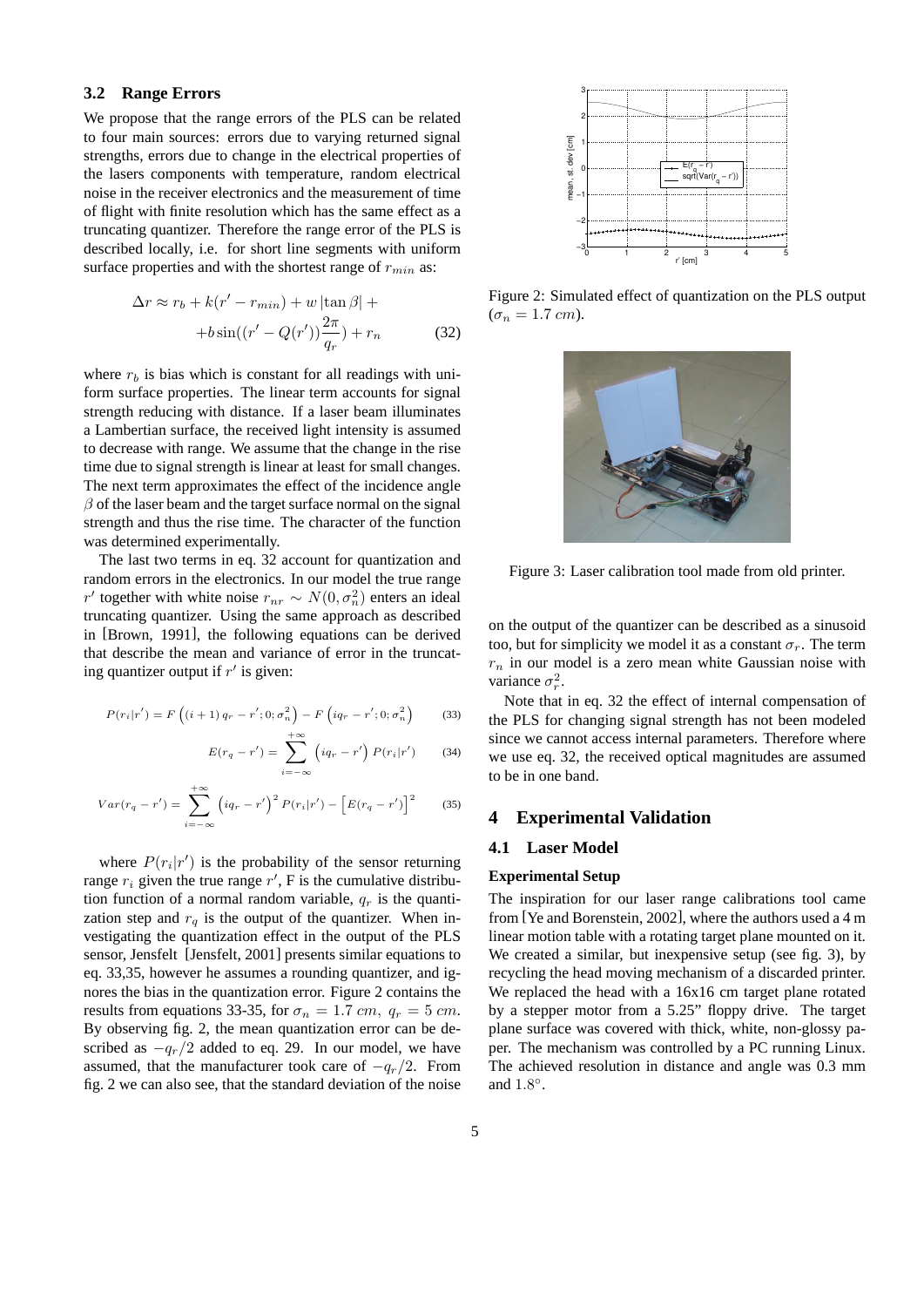

Figure 4: Change in filtered range readings during warm up.

#### **Description of the Experiments**

To find out how measured ranges change with time, we collected tens of thousands of range measurements of a patch on a wall after the laser scanner was turned on. The measured ranges were filtered by a first order linear filter.

In our next experiment, using our laser range calibration tool, we measured the dependence of bias and standard deviation of the Sick PLS output on distance. The laser calibration tools longitudinal axis was aligned with a laser beam. The target plane was moved by 18 cm further away from the laser in 2.5 mm steps. After each step, the plane stayed in position for 10 minutes to enable the collection of 3000 sample points. The PLS was used in 361 point mode, and the on board averaging of measurements was turned off. Because the precise distance of the Sick PLS and the laser calibration tool was unknown, the change of bias was being measured instead of the absolute value.

Our last experiments were aimed at finding out how the range changes with incidence angle. We have aligned a laser beam on the center of the target planes axis of rotation. We have also made sure that at  $0^{\circ}$  orientation of the target plane, the laser beam was perpendicular to the plane. In the experiments we have rotated the target plane from  $+70^{\circ}$  to  $-70^{\circ}$  by 1.8° steps in each 10 min. To avoid bias from quantization to influence our measurements, we repeated the measurements after moving the target plane away from the laser by half the quantization step, eg. by 2.5 cm. In the next step we computed the average range for each angle. To allow bias due to quantization to be canceled, the average of the averages for the same angles, but different distances were calculated. Then from all the obtained results, the range value for  $0^{\circ}$  was subtracted.

#### **Results and Discussion**

In our experiment aimed at measuring the change of the range with time, we have observed a 3 cm drift in the readings (see fig. 4).

The result of our experiment where we were moving the



Figure 5: Measured range mean and standard deviation change on distance.



Figure 6: Measured range change depending on target plane angle - no compensation.



Figure 7: Measured range change depending on target plane angle - with compensation.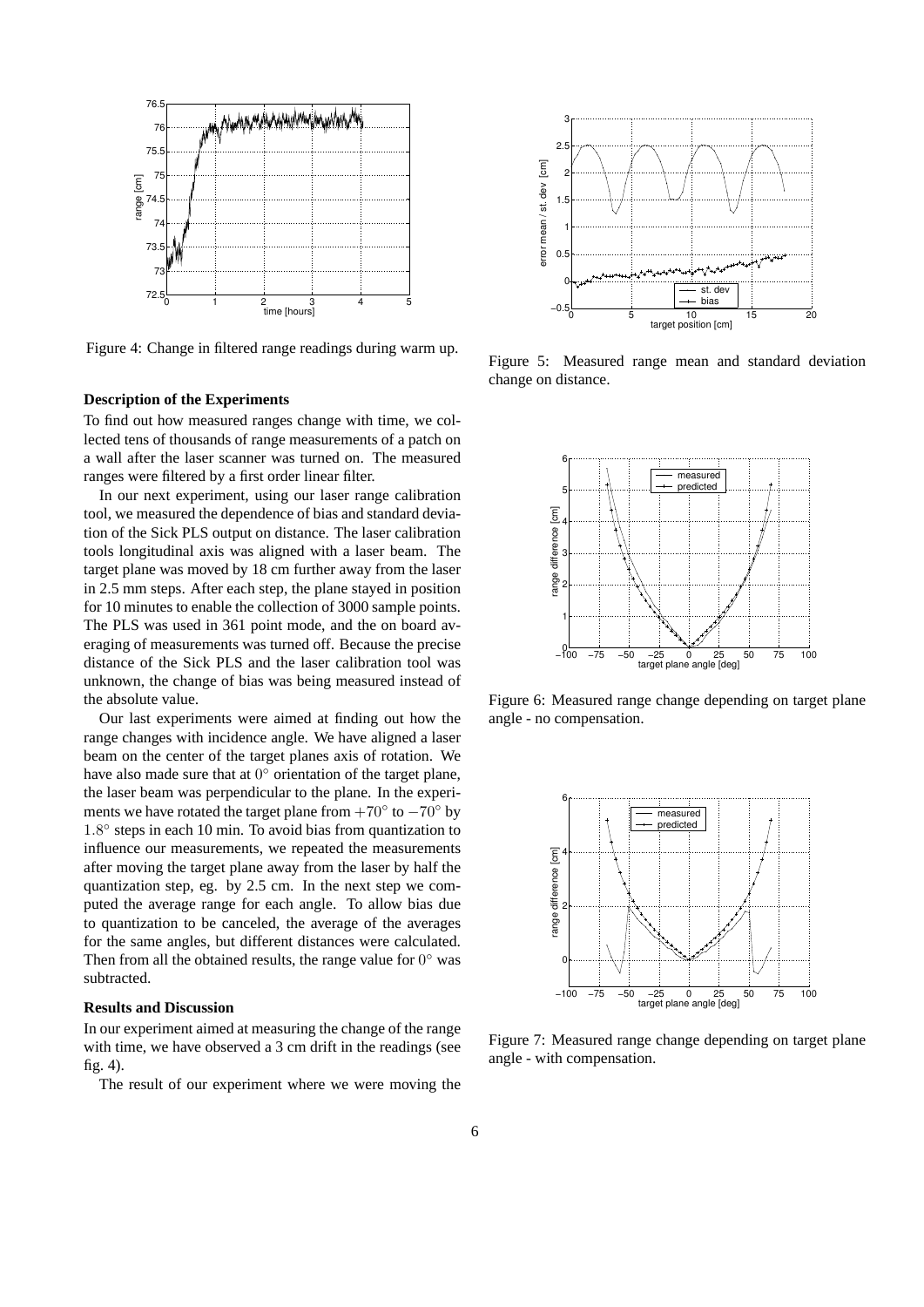

Figure 8: Laser calibration tool – "perfect" corner.

target plane away from the laser is depicted on fig. 5. The standard deviation is a periodic function with a period of the quantization step. In half of the period the standard deviation looks like a sinusoid, which peaks at 2.5 cm. In the rest of the time it resembles a V shape.

The change in the bias, can be approximated with a linear function of distance with a slope of  $0.5/18 \approx 0.03$ . It is likely that just as in fig. 2 the bias has a periodic component, however it is hard to detect due to noise. It is unlikely that the rise of the bias was caused by a change in the temperature, since the PLS was allowed a 3 hour warm-up time prior the commencement of the experiment. Furthermore the range of a non moving point was also recorded during the experiment, and only about 1 mm drift was observed.

The results of our last type of experiment are depicted in fig. 6 and in fig. 7, whereas the approximated ("predicted") error was calculated as  $e_r = 2|\tan \beta|$ , where  $\beta$  is the angle of the target plane. On fig. 6 the measured error is quite close to the approximated, however on fig. 7 it seems as if at angle  $\pm 50^\circ$ , 2.5 cm was subtracted from the readings. A possible explanation for that is the following: as the target plane was rotated, less and less light came back to the laser scanner, causing longer and longer rise times of the output signal of the photo detector. We suspect, that at  $\pm 50^\circ$  the signal level got into a different band (see section 3.1), and the laser used different compensation values. In our experiments the jump in the range readings occurred at different angles for different laser to target plane distances. Also note that the  $e_r = 2|\tan \beta|$  approximation was tested only with our target plane, which was coated with a non-glossy white paper, probably giving a good Lambertian reflection. It is quite possible that surfaces with more specularity would give different error characteristics.

#### **4.2 Line Experiments**

The experiments described in this subsection are aimed at validating our line error modeling efforts.

#### **Experimental Setup**

For evaluation of the line error models a tool resembling a perfect right angle corner with 60 cm long arms (see fig. 8) was used. The angle of the corner was measured as  $89.85^{\circ}$  ±

0.3°. The surface of the corner has a rather shiny finish with visible specular reflections.

### **Description of the Experiments**

In our experiments our robot was moving on a path resembling an arc with radius  $R$  around our "perfect" corner tool. On its course the robot stopped each Θ degrees, turned toward the corner and took about 3000 scans. Three experiments were conducted: exp. 1 with  $R = 1.5$  m,  $\Theta = 5^{\circ}$ ; exp. 2 with  $R = 2 m$ ,  $\Theta = 10^{\circ}$  and exp. 3 with  $R = 3 m$ ,  $\Theta = 5^{\circ}$ . Measurements corresponding to the corners arms were extracted from the scans and lines were fitted to them in the polar coordinate system.

For the random error test, the lines fitted to exp. 2's data was used. The covariance of line parameters was calculated for each position and arm. Then for the first line sample of each position and arm, a line covariance estimate was calculated using eq. 11, which was followed by the comparison of the covariances.

For our systematic error tests, we separately evaluated all three experiments data. However, we could only indirectly test our systematic error model for line angles the following way:

For each position, we calculated the average line parameters for both arms. Because the high number of samples, we assumed that the average angles had only systematic errors. Then the opening angle of the corner was calculated as the difference of the average angle of the two arms. For the first sample of each arm an angle error estimate was calculated by adding up the absolute values of errors calculated as described in 2.2. Errors due to laser plane misalignment were neglected. By adding up the systematic errors for both lines an error bound for the opening angle was calculated. Our error model testing consisted of checking if the measured error was within the predicted error boundaries.

#### **Results and Discussion**

A sample of each arm taken at each position is shown on fig. 9. Each line has also a number assigned to it for identification purposes. The results are shown on fig. 10, where the measured and estimated covariance matrices ( $\sigma_r = 2.4 \text{ cm}$ ) are represented as error ellipses. The probability of a point falling inside an ellipse is about 40%.

The random error models are good enough most of the time, however in the case of lines 1,2,19, the measured covariances are considerably bigger than the predicted. The reason for this deviation is unknown. For lines 10 and 20 the error ellipses are missing, because while being processed together, line 10 did not have sufficient number of points.

The results of our systematic error experiments are shown on figures 11-13. The following error model parameters were used:

- Identical bias parameter:  $r_b = 5$  cm.
- Incidence angle error parameter:  $w = 2$ .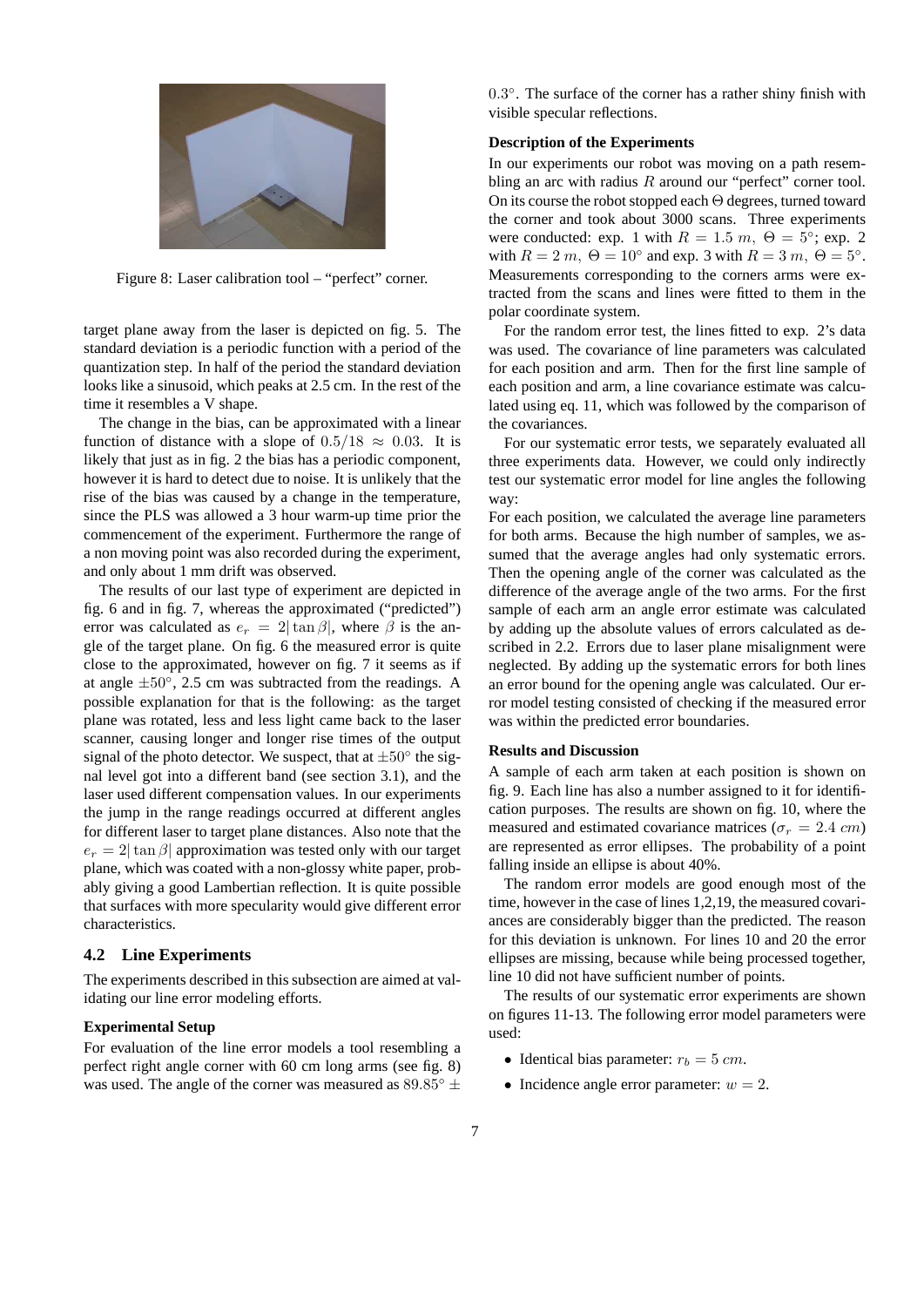

Figure 9: Sample of the raw data in Cartesian coordinate system to which lines were fitted. A "+" sign denotes the position of the laser.



Figure 10: Error ellipses of the measured (solid line) and estimated (dotted line,  $\sigma_r = 2.4 \text{ cm}$ ) line parameter covariances plotted in line parameter space. Horizontal axis: angles, vertical axis: distances.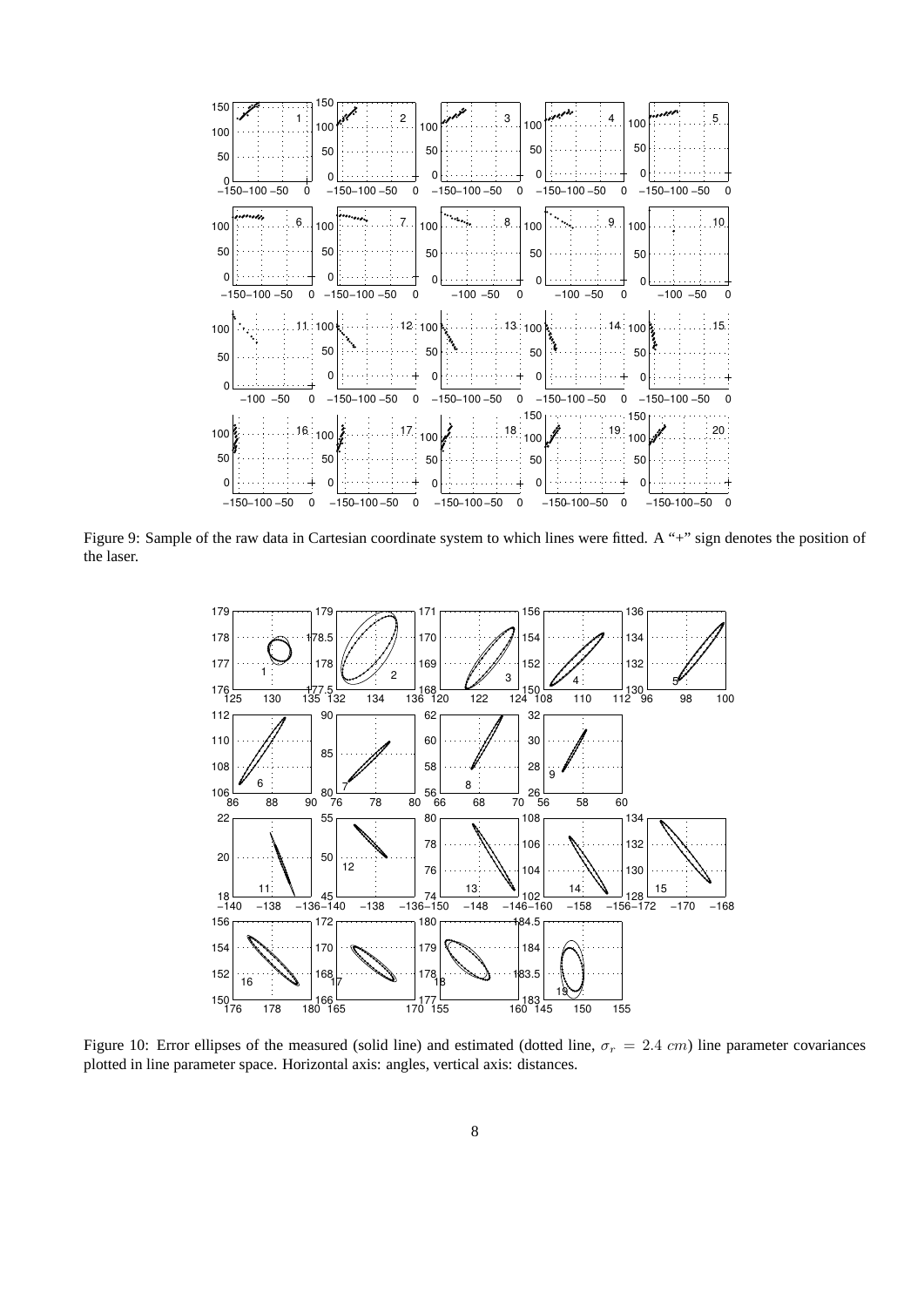

Figure 11: Systematic error model test ( $R = 1.5m$ ,  $\Delta\Theta =$ 5 ◦ ): measured opening angle of a right angle corner and error upper and lower bound estimates.



Figure 12: Systematic error model test ( $R = 2m$ ,  $\Delta\Theta =$ 10°): measured opening angle of a right angle corner and error upper and lower bound estimates.



Figure 13: Systematic error model test ( $R = 3m$ ,  $\Delta\Theta =$ 5 ◦ ): measured opening angle of a right angle corner and error upper and lower bound estimates.

- Error growing with distance parameter:  $k = 0.03$ .
- Ouantization bias parameter:  $b = 0.17$  cm.

When evaluating our random error models, we need to know that if we would have a perfect systematic error model, then either the upper, or the lower error mark would lie on the −90◦ mark on fig. 11,12, and 13. However as we see, the errors are most of the time bigger. This is normal, because we added up the absolute values of angle errors from each error source, thus creating a worst case estimate. In reality, these errors sometimes cancel out each other. In some instances our estimated error was smaller than the measured one. It is more than likely than there are other error sources involved which were not modeled such as the error caused by wrong segmentation of the lines or the effect of the error compensation of the laser.

From fig.12 we can see that the measured systematic error reached  $2^{\circ}$  in several cases. Luckily we can find out if the systematic or the non-systematic error is larger for exp. 2, since exp. 2 dataset was used in the random error experiment as well. We can look up for example position 4's random error on fig. 10 by looking up line number 4's angle standard deviation which is around  $1^{\circ}$  and line number  $10 + 4 = 14$ standard deviation, which is also around 1°. Because the systematic error at position 4 is more than  $2^\circ$ , we can conclude that systematic errors in estimated line parameters can be bigger than the random ones!

## **5 Conclusions**

This paper contains the summary of our investigations of line segment parameter estimation from laser range data. All observations were based upon the Sick PLS 101-112 laser range finder. An approach for line parameter estimation has been developed in which parameters of a line are estimated directly in the lasers polar coordinate system, without the conversion of measurements into a Cartesian coordinate system. This line parameter estimation method allows simple and reasonably precise line parameter uncertainty estimation, which has been verified experimentally. The error models do not include effects of erroneous bearing measurements.

It has been found that errors in the estimated line parameters can have a substantial systematic error component. As we have shown the systematic error can be even larger than the random one. The sources of these errors have been identified as constant bias in the range measurements, bias changing linearly with range, bias depending on incidence angle and bias due to quantization. A worst-case systematic error model has been constructed for line parameters. Experiments using a right angle corner have shown the model to be reasonably accurate but on rare occasions under-estimates the angle error.

The applicability of our systematic error models is restricted to laser scanners with a similar principle of operation as the Sick PLS. One example is the laser scanner described